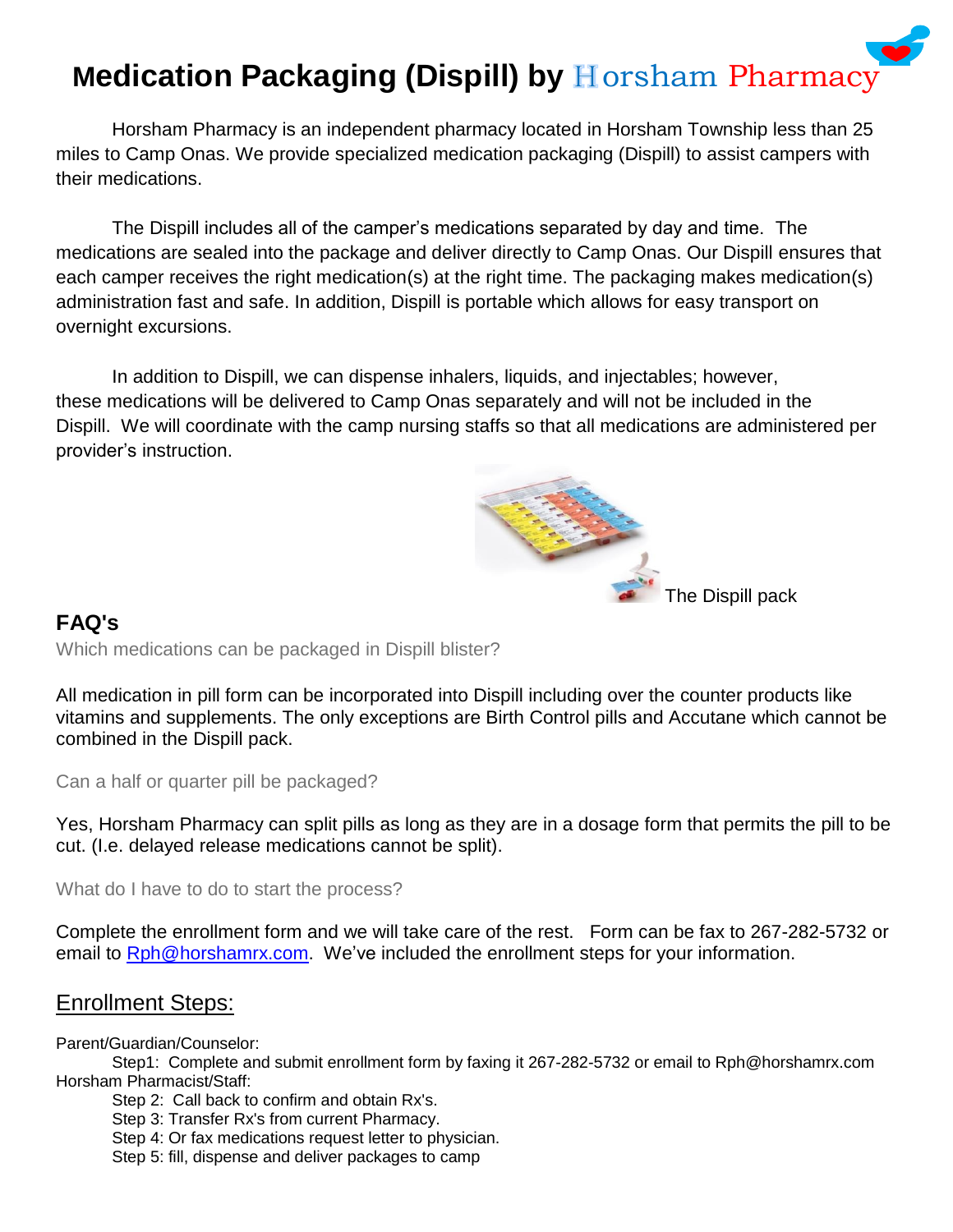

How much time does the Pharmacy need to complete the process?

Please submit the enrollment form at least 3 weeks before start date to allow for communication with your pharmacy and doctor.

Does Horsham Pharmacy accept my Insurance?

Horsham Pharmacy accepts most major insurance plans. We review every enrollment form and will contact you if we find that we cannot accept your insurance. We will provide cash price for you to select as alternate form of payment.

I use mail order for a 90 day supply of medication. Can I still use Dispill?

We can notify your insurance that you need your medications pre-packaged for camp. Most insurance will authorize an override in their system to allow the Pharmacy to fill your medication for a 30 day supply.

Will the pharmacy dispense Brand or Generic drugs?

"Pennsylvania law permits pharmacist to substitute a less expensive generically equivalent drug or biological product for a brand name drug unless you or your physician direct otherwise."

Horsham Pharmacy will dispense generic medications if available. You can request brand medication by specify on your enrollment form or call the Pharmacy. Your doctor can also do so by writing "Brand Necessary" or "Brand Medically Necessary" on the prescription.

#### Who do I contact if I have any questions about Dispill?

We want to make sure that this is a stress-free process insuring your camper's safety and enjoyment at Camp Onas. The pharmacist and our staffs are standing by to answer any question that you have. Please feel free to call us at 267-282-5747 or email us at RPh@horshamrx.com.

Horsham Pharmacy

316 Horsham Road Suite Horsham, PA 19044 Rph@horshamrx.com 267-282-5747 267-282-5732 (fax)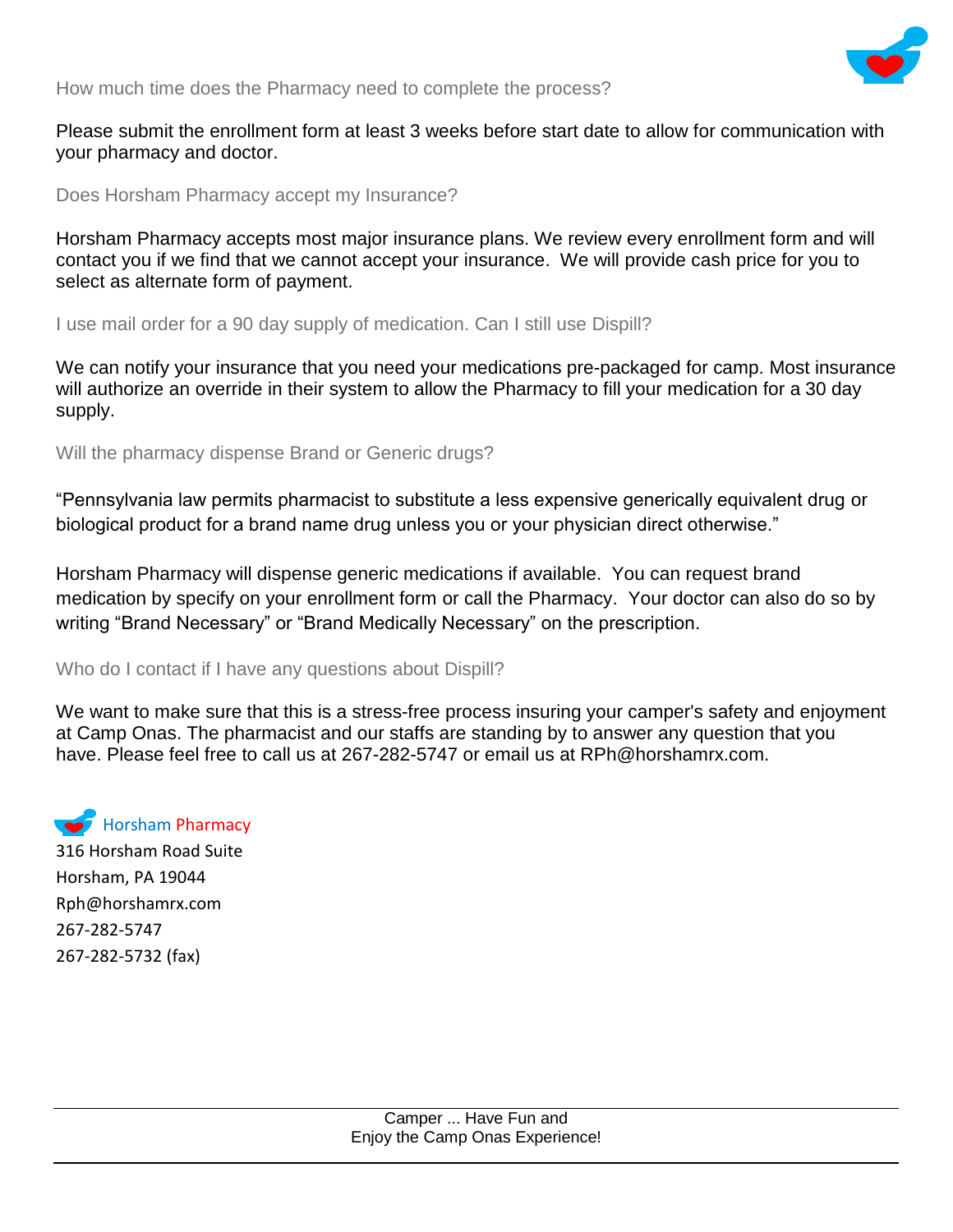

# **New Camper or Counselor Enrollment**

Complete the form below to enroll your camper or counselor in **the medication blister pack program** (**Dispill**). One enrollment per camper or counselor registered and confirmed to attend Camp Onas.

|                                                                                                                          | Male or Female                                                                                                                                                                                                    |
|--------------------------------------------------------------------------------------------------------------------------|-------------------------------------------------------------------------------------------------------------------------------------------------------------------------------------------------------------------|
| First name                                                                                                               | <b>Last Name</b>                                                                                                                                                                                                  |
| Camper/Counselor's Date of Birth (DOB): ____/ ______/                                                                    |                                                                                                                                                                                                                   |
|                                                                                                                          |                                                                                                                                                                                                                   |
| Blisters are dispensed in 30 days and refill as needed for first date.                                                   |                                                                                                                                                                                                                   |
|                                                                                                                          |                                                                                                                                                                                                                   |
| <b>Contact Information:</b><br>Provide contact information so that Horsham Pharmacist can call to verify any information |                                                                                                                                                                                                                   |
|                                                                                                                          |                                                                                                                                                                                                                   |
| <b>First Name</b>                                                                                                        | <b>Last Name</b>                                                                                                                                                                                                  |
|                                                                                                                          |                                                                                                                                                                                                                   |
|                                                                                                                          |                                                                                                                                                                                                                   |
|                                                                                                                          |                                                                                                                                                                                                                   |
|                                                                                                                          |                                                                                                                                                                                                                   |
| <b>Camper's Primary Care Providers/Physicians and Current Pharmacy</b>                                                   |                                                                                                                                                                                                                   |
|                                                                                                                          |                                                                                                                                                                                                                   |
|                                                                                                                          | Secondary/Specialty Care Physician Name (if applicable)<br><u> Carl Anglicable</u> (Phone: <u> Carl Anglicable</u> (Phone: <u>Carl Anglicable (Phone:  Carl Anglicable</u> (Phone: <u>Carl Anglicable</u> (Phone: |
|                                                                                                                          |                                                                                                                                                                                                                   |
|                                                                                                                          |                                                                                                                                                                                                                   |
|                                                                                                                          |                                                                                                                                                                                                                   |
| <b>Billing Information</b>                                                                                               |                                                                                                                                                                                                                   |
| pays, OTC, and any emergency prescription as needed during the camper overnight stay. If not provided, we will           | For your convenience, provide billing address and credit card information. The information will be used to pay for co-                                                                                            |
| call to obtain payments over the phone                                                                                   |                                                                                                                                                                                                                   |
|                                                                                                                          |                                                                                                                                                                                                                   |
|                                                                                                                          |                                                                                                                                                                                                                   |
|                                                                                                                          |                                                                                                                                                                                                                   |
| Credit Card Verification Code: ____ ____ ___ ___ (3 digits number on back of card on signature pane. For                 |                                                                                                                                                                                                                   |
| American Express, enter 4 digits in front of card on the right hand side)                                                |                                                                                                                                                                                                                   |
|                                                                                                                          |                                                                                                                                                                                                                   |

#### **Enrollment and Credit Card Authorization***:*

*By signing below*

- *I enroll the camper/counselor list above* in the medication blister pack program (Dispill) with Horsham Pharmacy.
- *I au*thorize Horsham Pharmacy to use information I provided to Camp Onas for prescriptions
- $\checkmark$  I authorize Horsham Pharmacy to bill my credit card listed above as needed on all products related to the enrolled camper/counselor.